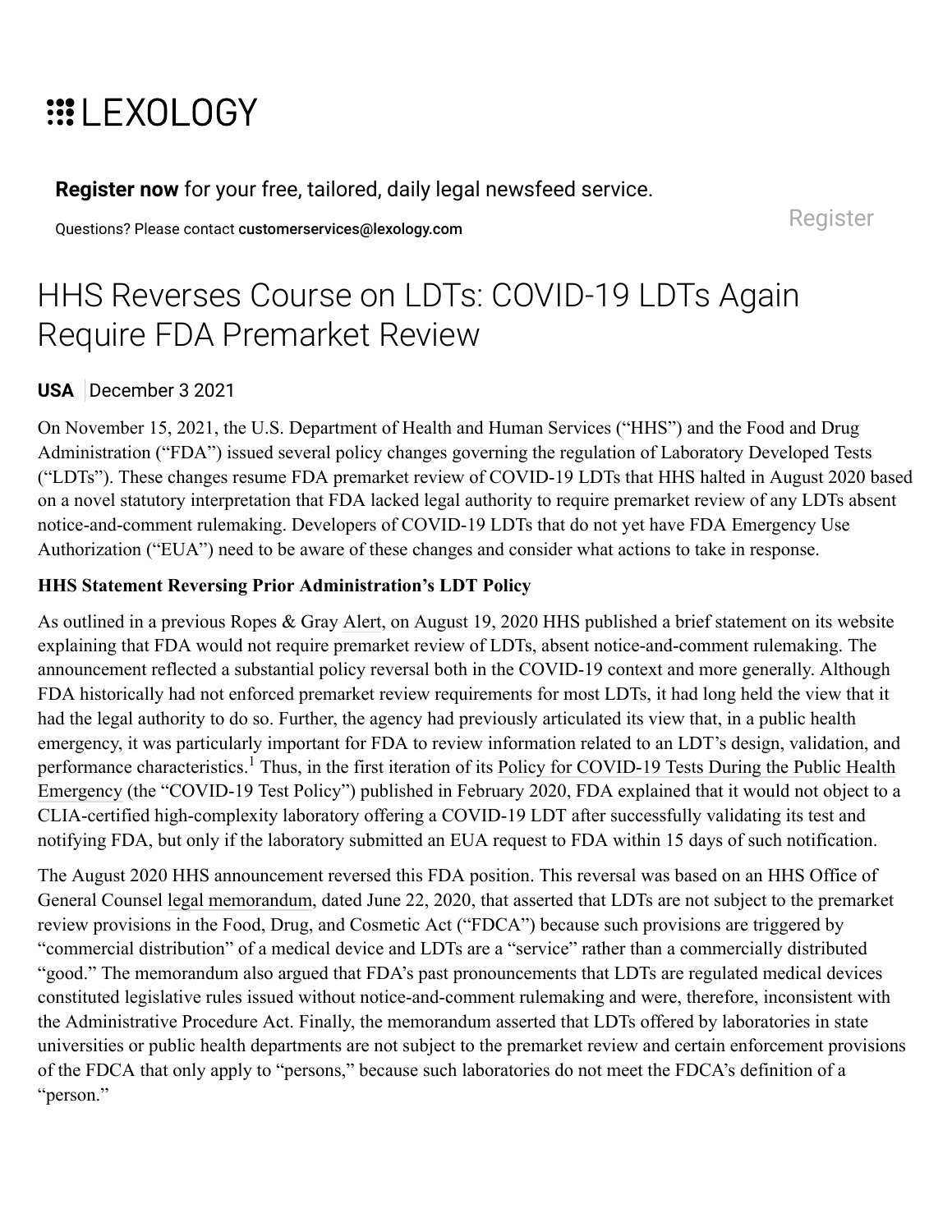On November 15, 2021, HHS issued a [statement](https://www.hhs.gov/about/news/2021/11/15/statement-hhs-secretary-xavier-becerra-withdrawal-hhs-policy-laboratory-developed-tests.html#:~:text=The%20policy%2C%20first%20announced%20on,used%20in%20a%20single%20laboratory.&text=By%20withdrawing%20the%20policy%2C%20HHS,19%20tests%20work%20as%20intended.) withdrawing the August 2020 announcement, stating that "HHS no longer has a policy on LDTs that is separate from FDA's longstanding approach in this area." When read in conjunction with the COVID-19 Test Policy, this means that HHS and FDA once again expect developers of COVID-19 LDTs to seek FDA marketing authorization and otherwise comply with FDA device regulations when marketing their tests. LDTs for non-COVID-19 uses are subject to FDA's historical posture of enforcement discretion toward such tests.

# **FDA's Revised COVID-19 Test Policy**

In tandem with the November 2021 HHS statement described above, FDA issued a revised version of its COVID-19 Test Policy, which includes the following changes relevant to LDTs:

*Offering Tests Prior to EUA*: Previously, as noted above, FDA did not object to a CLIA-certified high-complexity laboratory validating and offering a test provided that it notified FDA of its intent to offer the test and submitted an EUA to FDA within 15 days of the notification. Under the current guidance document, FDA will not continue this policy and has, instead, articulated two new policies for currently unauthorized tests:<sup>2</sup>

- If a test is being offered without an EUA pursuant to FDA's previous notification policies, such tests can continue to be offered if either (1) the laboratory submitted an EUA request after February 1, 2021; or (2) the laboratory submitted an EUA request before February 1, 2021, and the developer confirms to FDA within 45 calendar days from issuance of the guidance that it (a) wants FDA to continue review of the EUA, (b) the EUA is for the current version of the test, and (c) the developer has no new data to add to the submission or new data is submitted within the 45-day period.
- For an LDT that is currently marketed and for which an EUA has not previously been submitted, FDA does not intend to object to continued offering of the test while the laboratory prepares and FDA reviews an EUA request, provided that the laboratory submits the EUA request to FDA within 60 calendar days from issuance of the guidance.
	- If no EUA is submitted within 60 calendar days, FDA generally expects laboratories to cease marketing and offering their tests within that 60-day period. However, if a laboratory that is not able to prepare and submit an EUA within 60 days believes that the continued availability of the test is of significant public health importance, it can provide FDA its rationale, including the continued public health need and reasons why additional time is needed to submit the EUA request.
	- In making an EUA submission, laboratories can use FDA's previously published EUA templates or they can submit an email to FDA with less formal format or substance recommendations, including providing copies of existing validation test reports and data files.
	- If insufficient information is submitted with the EUA submission, FDA may contact the laboratory to request more information. If FDA notifies a laboratory that it will not authorize its LDT, whether due to a lack of adequate data to support authorization or for other reasons, FDA expects the laboratory to cease marketing and offering the test within 15 calendar days of receiving such notification.

Importantly, neither of the policies outlined above applies to at-home tests, home collection, or testing conducted outside a CLIA-certified high-complexity environment. Thus, test offerings that incorporate "home collection" of specimens are not subject to a grace period during which they may be marketed while an EUA is being prepared or is under FDA review. The phrase "home collection" in this context generally refers to specimens that are self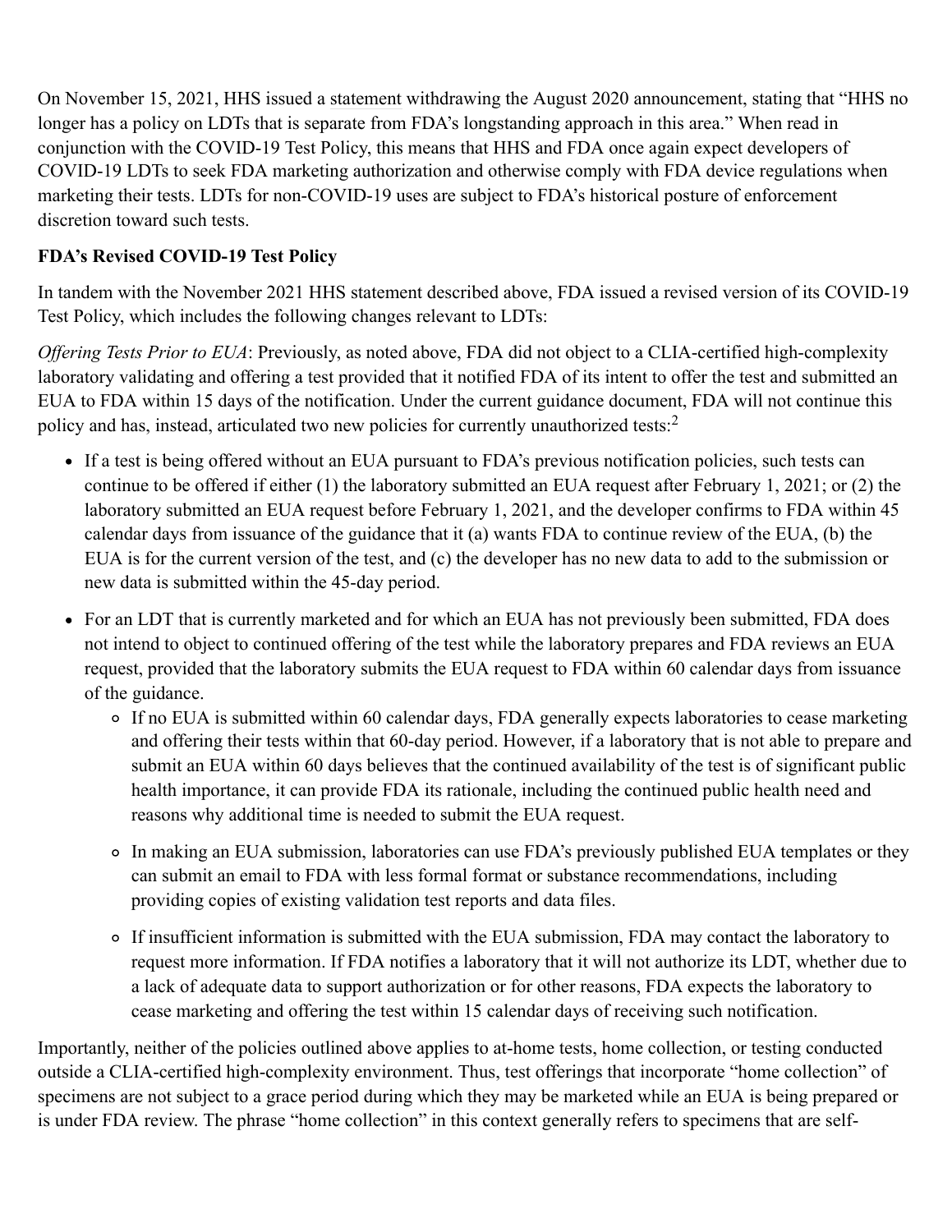collected without healthcare practitioner (HCP) supervision, although in some cases it can apply to specimens that are self-collected outside a healthcare setting with HCP supervision via telehealth, meaning that a test incorporating telehealth-proctored specimen collection would not be subject to the 60-day grace period.

*Review Priorities*: Sets forth FDA's review priorities for new EUA submissions, which focus on tests with the following characteristics: point of care, at-home testing or specimen collection, high throughput, pooling capabilities, screening indication, ability quickly to scale capacity, or support or submission by a U.S. government stakeholder.

*State Authorization*: FDA will continue to exercise enforcement discretion with respect to LDTs authorized by states or territories that previously notified FDA that they would take responsibility for review of COVID-19 LDTs, but FDA will not permit additional states to establish their own LDT review and authorization pathway. The list of states and territories that previously notified FDA that they will take responsibility for review of COVID-19 LDTs includes Puerto Rico, Colorado, Connecticut, Maryland, Mississippi, Nevada, New Jersey, New York, and Washington (state).

*Test Modifications*: When a CLIA-certified high-complexity lab modifies a test, including when it is not the developer of the original EUA-authorized test, FDA does not intend to object to implementation of such test without notification to FDA or a new or amended EUA, where the lab has validated the modification and confirmed performance is equivalent to the authorized test, and use of the test is limited to the lab in which the modification was made.

*Medical Device Reporting (MDR)*: Developers offering tests prior to authorization are expected to comply with applicable FDA MDR requirements.

# **Umbrella EUA for Certain PCR LDTs**

In addition to the revised COVID-19 Test Policy, FDA issued a new "[Umbrella EUA](https://www.fda.gov/media/154111/download)" for certain RT-PCR molecular-based tests intended to detect SARS-CoV-2 from nasal specimens as part of a serial testing program. An LDT that meets the requirements laid out in the Umbrella EUA is deemed to be authorized under the Umbrella EUA and, therefore, does not need a separate EUA.

To fall within the Umbrella EUA, a test must be:

- a qualitative test for detection of nucleic acid from SARS-CoV-2 in individual or pooled anterior nasal respiratory specimens;
- intended for use as part of a serial testing program in which asymptomatic or symptomatic individuals are tested at least once per week;
- designed, manufactured, and used within a single CLIA-certified high-complexity laboratory;
- for detecting only SARS-CoV-2; and
- validated in accordance with various appendices to the Umbrella EUA.

The validation requirements for a given test to fall under the Umbrella EUA vary based on the test's indications for use. Options for such indications include whether the test is intended for individual specimen testing or various types of pooled testing and whether it is intended for use with specimens collected by a healthcare practitioner ("HCP"),